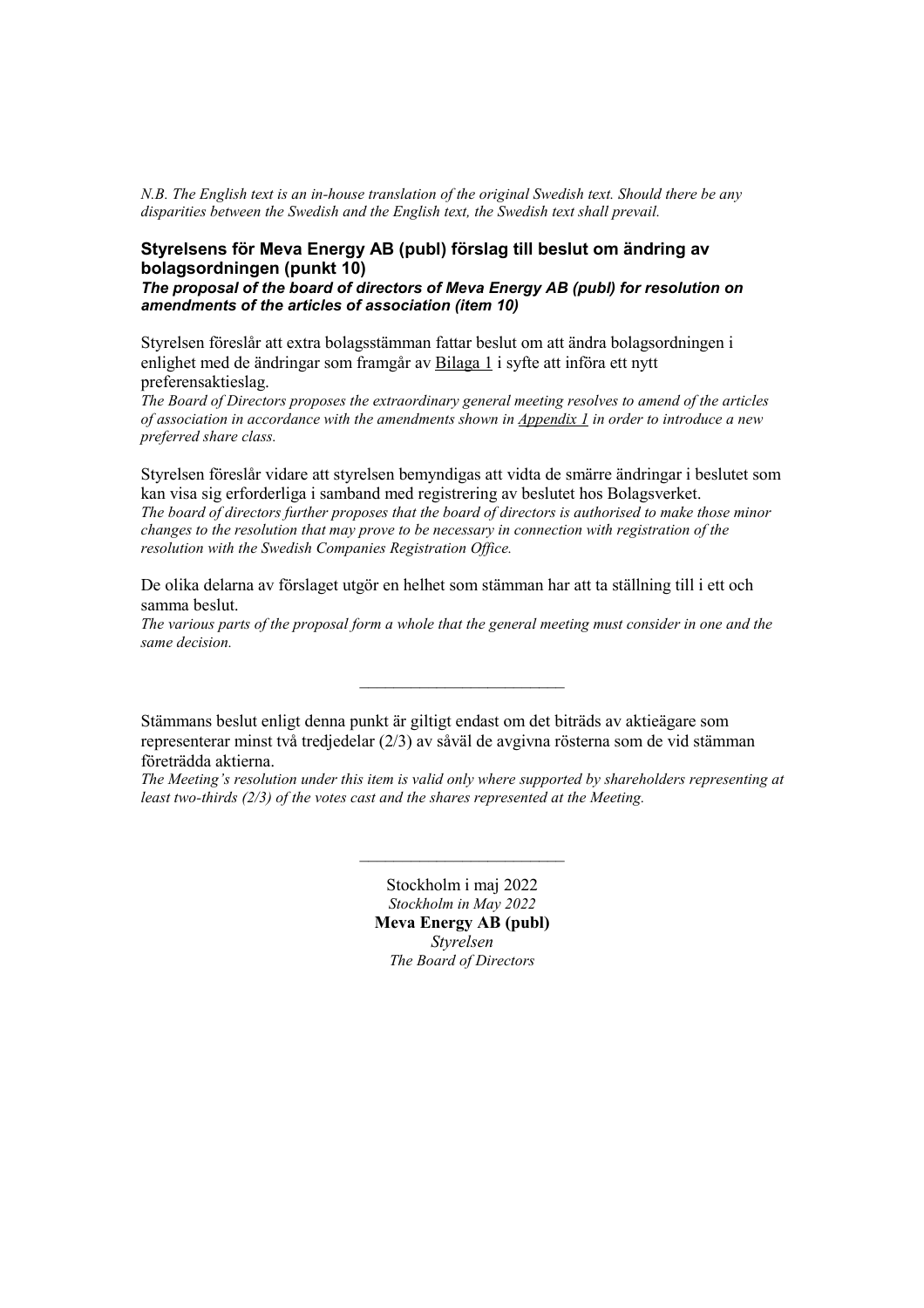*N.B. The English text is a translation of the Swedish original and, in case of discrepancies, the Swedish original shall prevail.*

# **Bolagsordning**

*Articles of association*  **Meva Energy AB (publ) 556720-8474** 

## **§ 1 Företagsnamn**

Bolagets företagsnamn är Meva Energy AB (publ).

*The registered name of the company is Meva Energy AB (publ).* 

# **§ 2 Säte**

Styrelsen ska ha sitt säte i Göteborg. Bolagsstämma ska även kunna hållas i Stockholm.

*The company shall have its registered office in Göteborg. The general meeting shall also be able to be held in Stockholm.* 

## **§ 3 Verksamhetsföremål**

Föremålet för bolagets verksamhet är att, direkt eller indirekt genom dotter- eller intressebolag, bedriva forskning, utveckling, tillverkning och försäljning av anläggningar och utrustning för produktion av förnybar energi, att utöva konsulterande verksamhet med anknytning därtill samt att bedriva annan därmed förenlig verksamhet.

*The purpose of the company's operations are to, directly or indirectly through subsidiaries or associated companies, conduct research, development, production and sales of facilities and equipment for production of renewable energy, to conduct consultations in association thereto and carry out other operations consistent herewith.* 

# **§ 4 Aktiekapital**

Aktiekapitalet ska uppgå till lägst 4 000 000 och till högst 16 000 000 kronor.

*The share capital shall be not less than SEK 4,000,000 and not more than SEK 16,000,000.* 

### **§ 5 Antal aktier**

Antalet aktier ska uppgå till lägst 40 000 000 och till högst 160 000 000.

*The number of shares shall be not less than 40,000,000 and not more than 160,000,000.*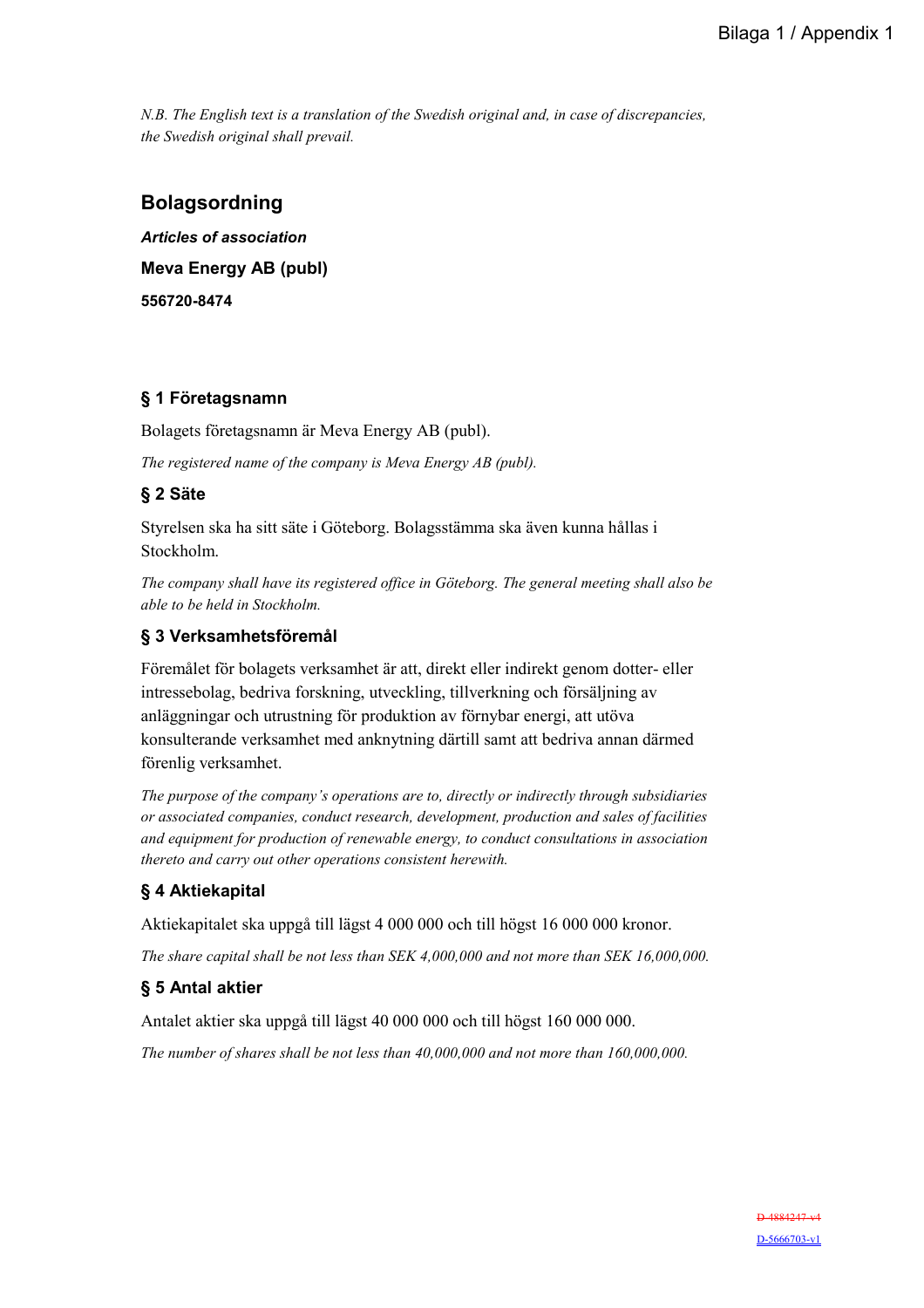### **§ 6 Aktieslag**

Aktierna kan utges i två serier, preferensaktier och stamaktier. *The shares can be issued in two classes, preferred shares and ordinary shares.*

Preferensaktier och stamaktier medför 1 röst per aktie. Aktier av varje aktieslag kan utges till ett antal motsvarande hela aktiekapitalet.

*Preferred shares and ordinary shares shall entitle the holder to 1 vote per share. Shares of each class may be issued in a quantity corresponding to the entire share capital of the company.*

Preferensaktier och stamaktier kan emitteras enligt följande: *Preferred shares and ordinary shares may be issued in accordance with the following:*

(a) Beslutas att genom kontantemission eller kvittningsemission ge ut nya preferensaktier eller stamaktier, eller teckningsoptioner eller konvertibler berättigande till nyteckning eller utbyte av sådana aktier, ska ägare av preferensaktier eller stamaktier äga företrädesrätt att teckna nya aktier av samma aktieslag, eller teckningsoptioner eller konvertibler berättigande till nyteckning av sådana aktier, i förhållande (*pro rata*) till det antal aktier av samma slag som innehavaren förut äger (primär företrädesrätt). Aktier som inte tecknats med primär företrädesrätt ska erbjudas samtliga aktieägare till teckning (subsidiär företrädesrätt). Om inte sålunda erbjudna aktier räcker för den teckning som sker med subsidiär företrädesrätt, ska aktierna fördelas mellan tecknarna i förhållande (*pro rata*) till det antal aktier de förut äger och i den mån detta inte kan ske, genom lottning. *If it is resolved to issue new preferred shares or ordinary shares, or warrants or convertibles that entitle to subscription or change for such shares, against payment in cash or by set-off, the owners of preferred shares or ordinary shares, shall be entitled to subscribe for new shares of the same class, or warrants or convertibles that entitle to subscription for such shares, pro rata to their previous shareholding of shares of the same class (primary preferential right). Shares that are not subscribed for with primary preferential right shall be offered for subscription to all shareholders (secondary preferential right). In the event of excess subscription regarding the shares offered for subscription with secondary preferential right, the shares shall be divided between the subscribers pro rata to previous shareholding and thereafter, if necessary, by the drawing of lots.*

(b) Vad som ovan sagts ska inte innebära någon inskränkning i möjligheten att fatta beslut om kontantemission eller kvittningsemission med avvikelse från aktieägarnas företrädesrätt. *The above shall not in any way limit the possibility to resolve on issues of shares against payment in cash or by set-off with deviation from the shareholders' preferential rights.*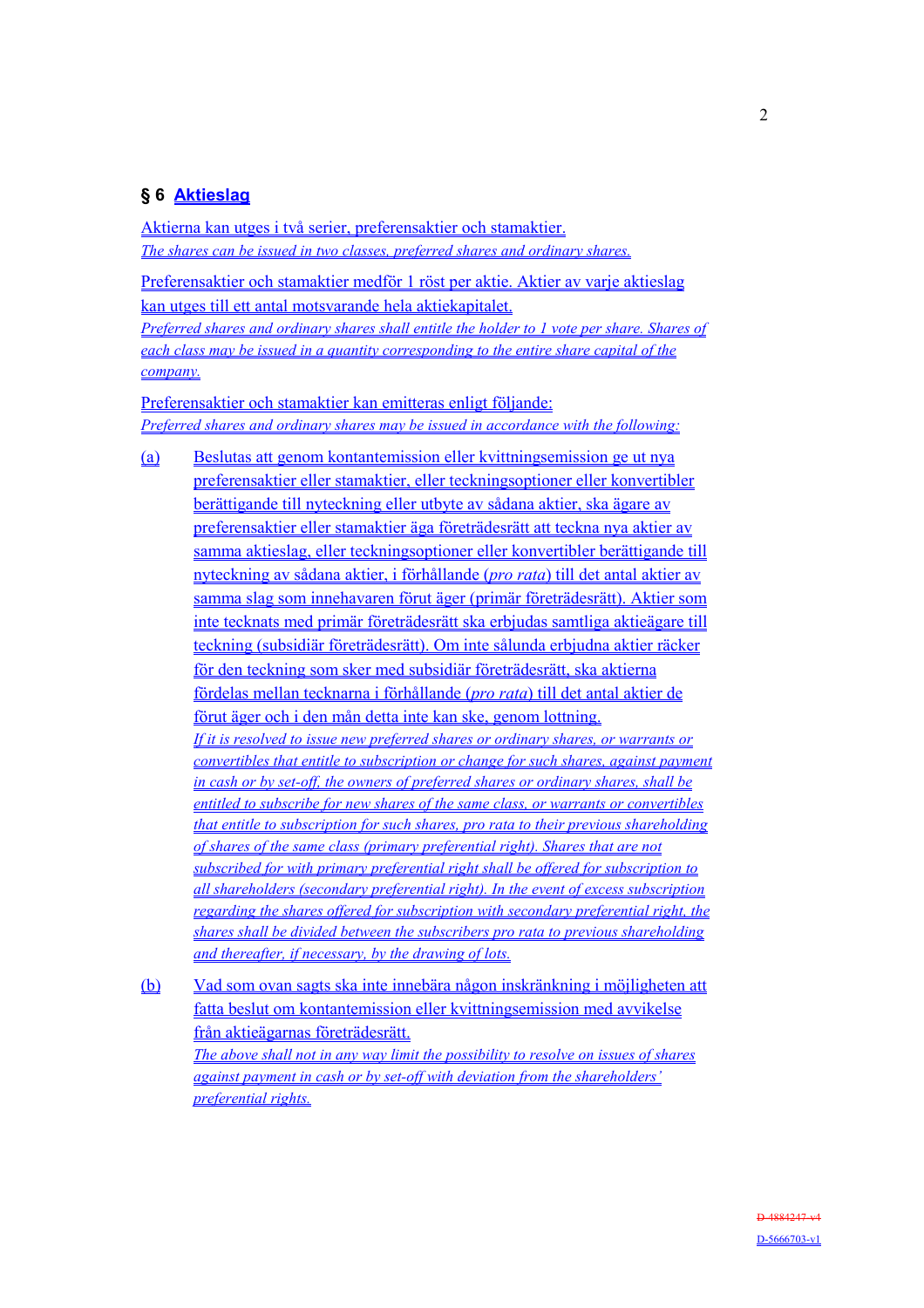Preferensaktier och stamaktier ska ha lika rätt till vinstutdelning. *Preferred shares and ordinary shares shall bear the same rights to receive any dividends.*

Vid bolagets upplösning genom likvidation eller fusion ska preferensaktier ha företrädesrätt framför stamaktier till att erhålla ett belopp uttryckt i EUR motsvarande den teckningskurs som betalats för varje preferensaktie. Eventuell vinstutdelning som preferensaktier erhållit ska avräknas från detta belopp. Preferensaktier ska ej ge rätt till några medel utöver detta vid bolagets likvidation eller fusion.

*In case of the company being dissolved through liquidation or merger, preferred shares shall have a priority right over ordinary shares to an amount in EUR equal to the subscription price paid for each preference share. Any dividend received by preferred shares shall be subtracted from this amount. Preferred shares shall not bear right to any other funds in case of a liquidation or merger of the company.*

# **§ 7 Omvandlingsförbehåll**

En preferensaktie ska på begäran av ägare till en sådan aktie kunna omvandlas till en stamaktie. Framställning därom ska skriftligen göras hos bolaget, varvid ska anges hur många aktier som önskas omvandlade. Omvandlingen ska därefter utan dröjsmål anmälas för registrering hos Bolagsverket och är verkställd när registrering skett och anteckning gjorts i bolagets aktiebok. *One preferred share may upon request of the owner of such share be converted into one ordinary share. The request for conversion shall be made in writing to the company, wherein the number of shares to which the request refers shall be stated. The conversion shall thereafter without delay be reported to the Swedish Companies Registration Office for registration and will be deemed to have been effected as soon as the registration is completed and it has been noted in the company's share register.*

# **§ 8 Inlösenförbehåll**

Minskning av aktiekapitalet, dock inte under det lägsta beloppet för aktiekapitalet enligt § 4 ovan, kan efter begäran av preferensaktieägare samt godkännande av bolagets styrelse, ske genom inlösen av preferensaktier.

*Reduction of the share capital, subject to the minimum share capital pursuant to § 4 above, may, upon request by holder of preferred shares and approval of the board of directors, be made by redemption preferred shares.* 

Inlösenbeloppet per preferensaktie ska motsvara aktiens kvotvärde. *The redemption amount per preferred share shall correspond to the quotient of the share.*

Ägare av preferensaktier som omfattas av inlösen ska omedelbart efter det att de underrättats om beslutet om inlösen, ta emot lösen för aktierna. *Holders of preferred shares that are subject to redemption shall immediately following notice of the resolution on redemption, accept the redemption payment for the shares.*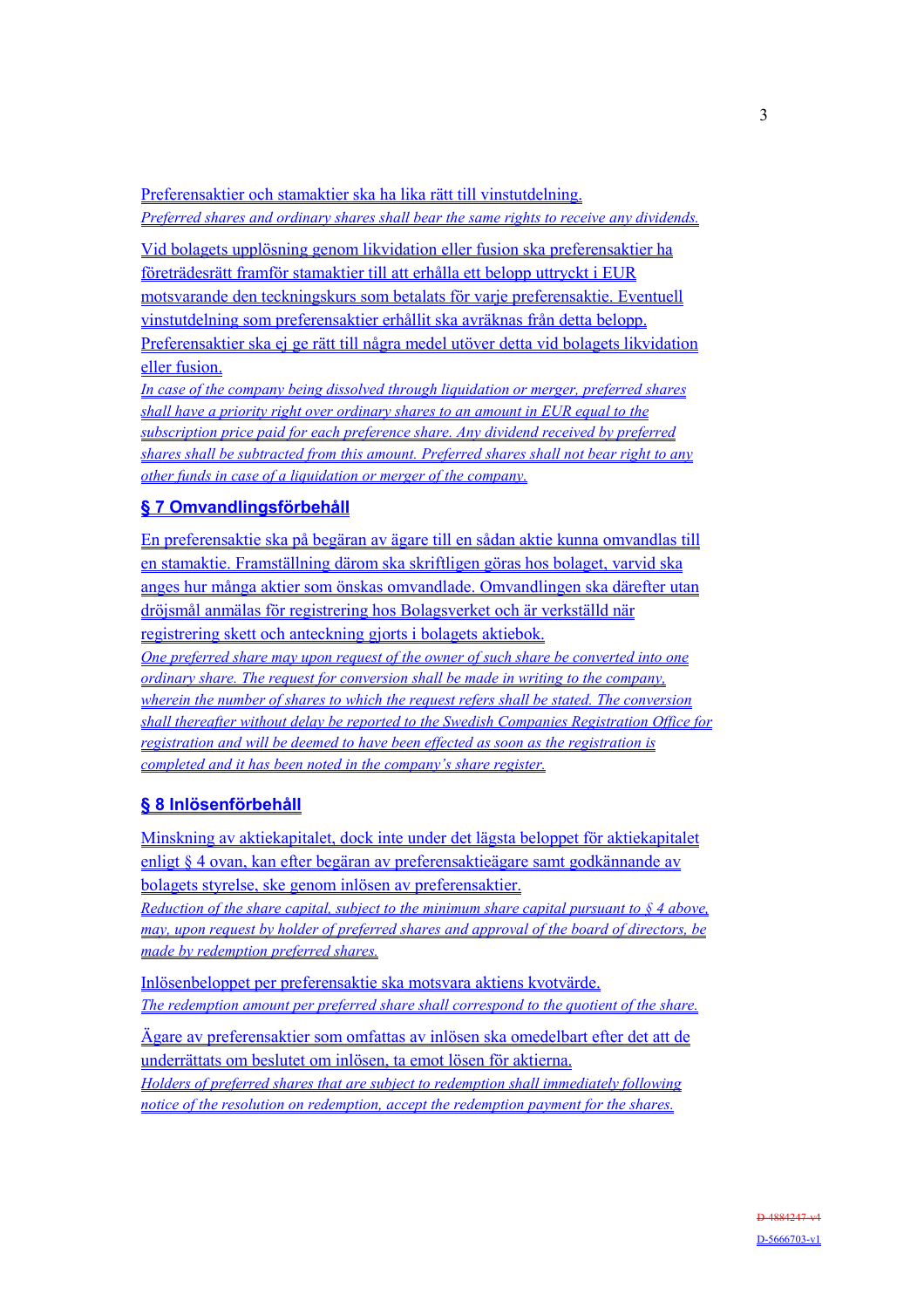# **§ 9 Styrelse**

Styrelsen ska bestå av lägst fyra och högst åtta styrelseledamöter med högst två styrelsesuppleanter. Styrelseledamöterna och i förekommande fall styrelsesuppleanterna väljs årligen på årsstämma för tiden intill slutet av nästa årsstämma.

*The company's board of directors shall consist of not less than four and not more than eight directors with not more than two deputy directors. The board of directors, and if applicable the deputy board members, shall be elected annually at the annual general meeting for the period until the conclusion of the next annual general meeting.* 

#### **§ 7 10 Revisorer**

För granskning av aktiebolagets årsredovisning jämte räkenskaperna samt styrelsens och verkställande direktörens förvaltning ska utses en revisor. Revisors mandattid ska upphöra vid slutet av den årsstämma som hålls under det första, andra, tredje eller fjärde räkenskapsåret efter det då revisorn utsågs.

*For the purpose of auditing the company's annual report and the accounting records as well as the board of directors' and the chief executive offers' management, an auditor is to be appointed. An auditor shall be appointed for the time period until the end of the annual general meeting that will be held during the first, second, third or fourth financial year after the election.* 

### **§ 8 11 Kallelse till bolagsstämma**

Kallelse till bolagsstämma ska ske genom annonsering i Post- och Inrikes Tidningar och genom att kallelsen hålls tillgänglig på bolagets webbplats. Bolaget ska annonsera i Dagens industri att kallelse har skett.

*Notice of a general meeting shall be made by an announcement in the Official Gazette (Sw. Post- och Inrikes Tidningar) and by making the notice available on the company's website. The company shall advertise in Dagens industri that notice has been made.* 

#### **§ 9 12 Rätt att delta i bolagsstämma**

Aktieägare som vill delta i bolagsstämman ska anmäla detta till bolaget senast den dag som anges i kallelsen till stämman.

*A shareholder that would like to participate in a general meeting shall give notice thereof to the company not later than the day set out in the notice of the general meeting.* 

Aktieägare får vid bolagsstämman medföra högst två biträden, dock endast om aktieägaren till bolaget anmäler antalet biträden på det sätt som anges i föregående stycke.

*Shareholders may be accompanied at a general meeting by a maximum of two assistants, but only if the shareholder notifies the company of the number of assistants in the manner stated in the preceding paragraph.*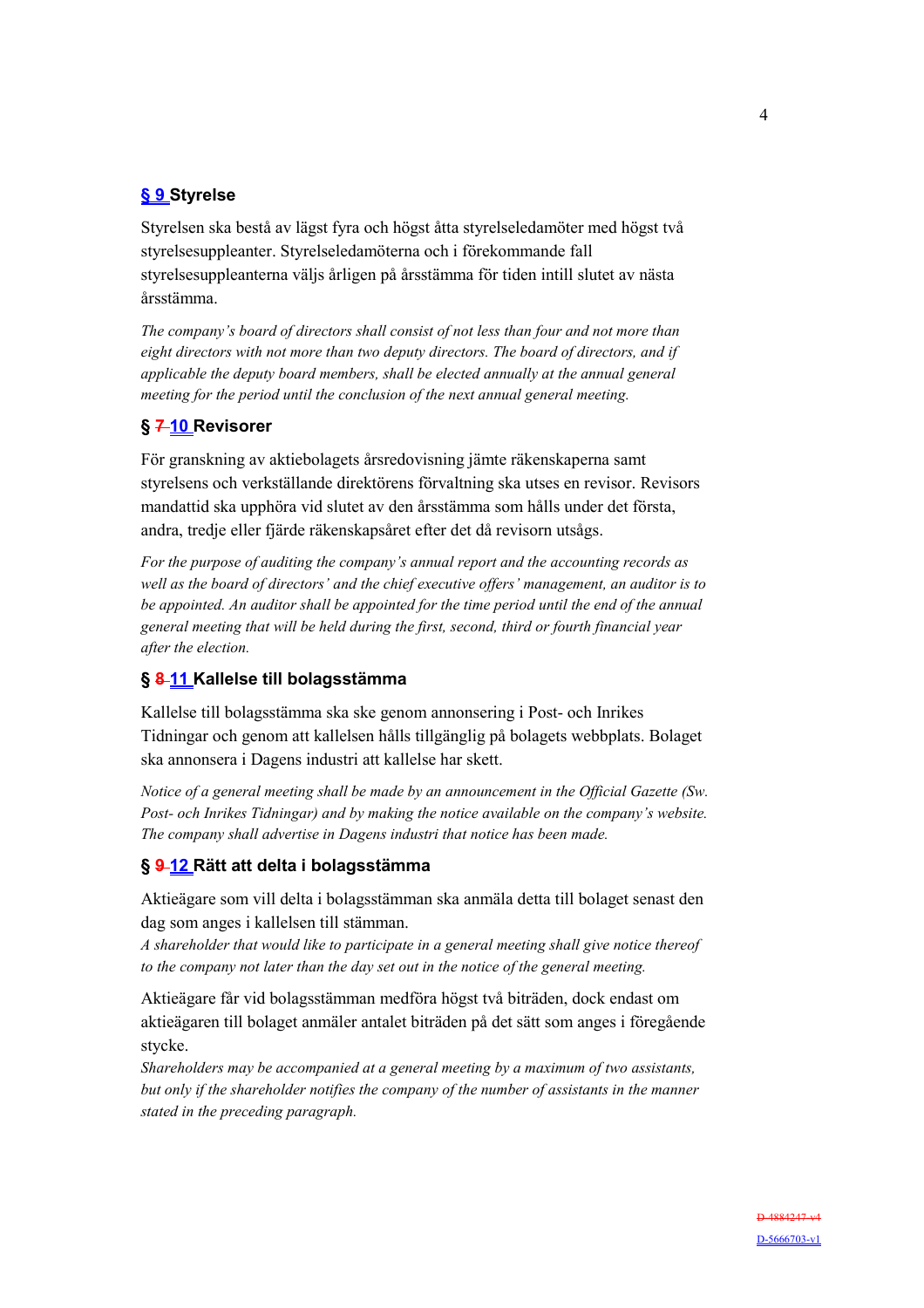### **§ 10 13 Ärenden på årsstämma**

Vid årsstämma ska följande ärenden behandlas:

*At the annual general meeting, the following matters shall be addressed:* 

- 1. Val av ordförande vid stämman.
- *1. Election of a chairman of the meeting.*
- 2. Upprättande och godkännande av röstlängd.
- *2. Preparation and approval of the voting list.*
- 3. Godkännande av dagordningen.
- *3. Approval of the agenda.*
- 4. Val av en eller två justeringspersoner att underteckna protokollet.
- *4. Election of one or two persons to verify the minutes.*
- 5. Prövning av om stämman blivit behörigen sammankallad.
- *5. Determination whether the meeting has been duly convened.*
- 6. Framläggande av årsredovisning och revisionsberättelse.
- *6. Presentation of the annual accounts and the auditor's report.*
- 7. Beslut om fastställande av resultaträkning och balansräkning.
- *7. Resolution on adoption of the income statement and balance sheet.*
- 8. Beslut om dispositioner beträffande bolagets resultat enligt den fastställda balansräkningen.
- *8. Resolution on the dispositions regarding the company's profit or loss as shown in the adopted balance sheet.*
- 9. Beslut om ansvarsfrihet åt styrelseledamöter och verkställande direktör.
- *9. Resolution on discharge of liability of members of the board of directors and the managing director.*
- 10. Fastställande av antalet styrelseledamöter och styrelsesuppleanter.
- *10. Determination of the number of members of the board of directors and the number of deputy members of the board of directors.*
- 11. Fastställande av arvoden åt styrelse och revisor.
- *11. Determination of the fees to be paid to the board of directors and the auditor.*
- 12. Val av styrelseledamöter och styrelsesuppleanter.
- *12. Election of members of the board of directors and deputy members of the board of directors.*
- 13. Val i förekommande fall av revisor.
- *13. Election of, if applicable, auditor.*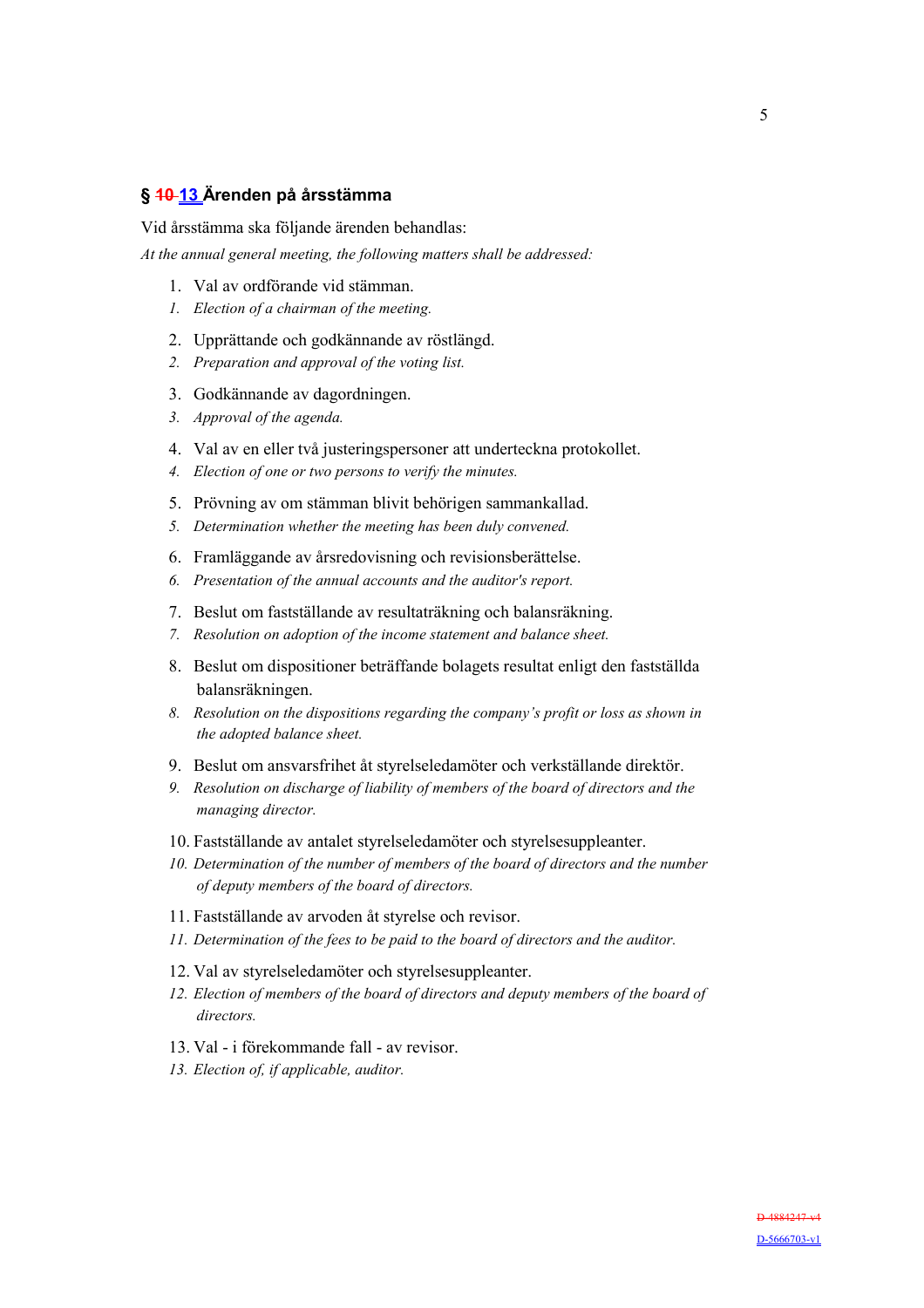- 14. Annat ärende, som ska tas upp på stämman enligt aktiebolagslagen (2005:551).
- *14. Other matters that shall be brought before the meeting pursuant to the Swedish Companies Act (2005:551).*

#### **§ 11 14 Räkenskapsår**

Aktiebolagets räkenskapsår ska vara 1 januari - 31 december.

*The company's financial year shall be 1 January – 31 December.* 

### **§ 12 15 Hembud**

Om en aktie har övergått till en ny ägare, som inte tidigare är aktieägare i bolaget, har övriga aktieägare rätt att lösa aktien. Aktiens nya ägare ska snarast anmäla aktieövergången till bolagets styrelse (hembud). Lösen av mindre antal aktier än hembudet omfattar får inte ske.

*If title to a share has passed to a new owner, that is not previously a shareholder in the company, the other shareholders have a pre-emption right. The new owner of the share shall, as soon as possible, notify the company's board of directors of the share transfer (pre-emption right). Pre-emption of fewer shares than covered by the pre-emption right is not allowed.* 

Styrelsen ska genast lämna en underrättelse om hembudet till varje lösningsberättigad med känd postadress eller e-postadress. I underrättelsen ska lämnas uppgift om den tid inom vilken lösningsanspråk ska framställas.

*The board of directors shall immediately give notice to every entitled shareholder with a known postal address or e-mail address. The notice shall contain the time before which the pre-emption right must be exercised.* 

Lösningsanspråk ska framställas inom två månader från behörigt hembud enligt ovan.

*Pre-emption right must be exercised within two months of authorised pre-emption according to the above.* 

Om lösningsanspråk framställs av fler än en lösningsberättigad, ska aktierna så långt det är möjligt fördelas mellan dessa lösningsberättigade i förhållande till deras innehav av aktier i bolaget. Återstående aktier ska fördelas genom lottning verkställd av bolagets styrelse.

*If pre-emption right is exercised by more than one entitled shareholder, the shares shall as far as possible be distributed between the entitled shareholders in relation to their shareholding in the company. The remaining shares are to be distributed by drawing of lots, executed by the board of directors of the company.*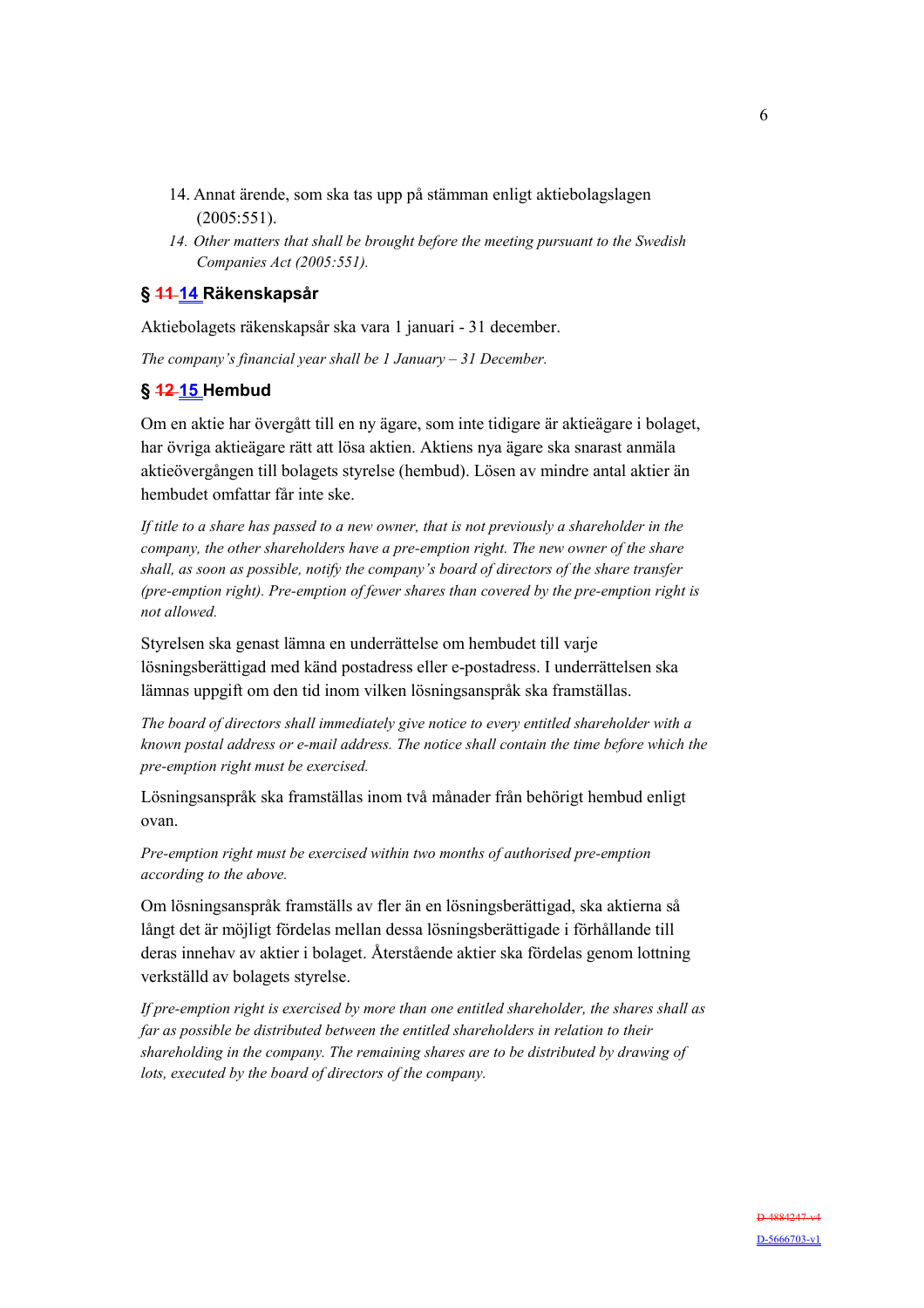Oavsett om aktierna har övergått genom försäljning eller på annat sätt ska lösenbeloppet motsvara de inlösta aktiernas kvotvärde. För inlösen ska inga andra villkor gälla.

*Regardless of if the shares have been transferred through sale or otherwise, the preemption price shall equal the quotient value of the redeemed shares. No other conditions shall apply for pre-emption.* 

Lösenbeloppet ska betalas inom en månad från den tidpunkt då lösenbeloppet blivit bestämt.

*The pre-emption price shall be paid within a month from the time when the pre-emption price was set.* 

Om förvärvaren och den som har begärt att få lösa in aktierna inte kommer överens i frågan om inlösen, får den som har begärt inlösen påkalla skiljeförfarande inom två månader från den dag då lösningsanspråket framställdes hos bolagets styrelse. För skiljeförfarandet ska följande gälla.

*If the acquirer and the person requesting pre-emption do not agree regarding pre-emption, the person who requested pre-emption may invoke arbitration within two months of the time when the pre-emption right was presented to the board of directors of the company. For arbitration, the following shall apply.* 

Tvist i fråga om inlösen ska slutligt avgöras genom skiljedom enligt Skiljedomsregler för Stockholms Handelskammares Skiljedomsinstitut. Skiljenämnden ska bestå av tre skiljemän som alla ska utses av Stockholms Handelskammares Skiljedomsinstitut ("Institutet"). Skiljeförfarandet ska äga rum i Stockholm.

*Dispute regarding pre-emption shall be finally settled by arbitration in accordance with the Stockholm Chamber of Commerce Arbitration Institute Arbitration Rules. The tribunal shall consist of three arbitrators which shall all be appointed by the Stockholm Chamber of Commerce Arbitration Institute (the "Institute"). The arbitration shall take place in Stockholm.* 

Har en Part påkallat ett skiljeförfarande med hänvisning till förevarande skiljeklausul ska Institutet meddela samtliga Parter som är bundna av skiljeklausulen.

#### *If one Party calls for arbitration referencing this arbitration clause, the Institute shall give notice to all Parties bound by the arbitration clause.*

Om flera skiljeförfaranden påkallats med hänvisning till denna skiljeklausul, ska skiljenämnden i det först påkallade förfarandet efter konsultation med samtliga berörda parter bestämma huruvida det senare påkallade förfarandet ska kumuleras med det tidigare påkallade förfarandet. Om skiljenämnden anser att en kumulation skulle medföra en beaktansvärd fördröjning av endera förfarandet, kan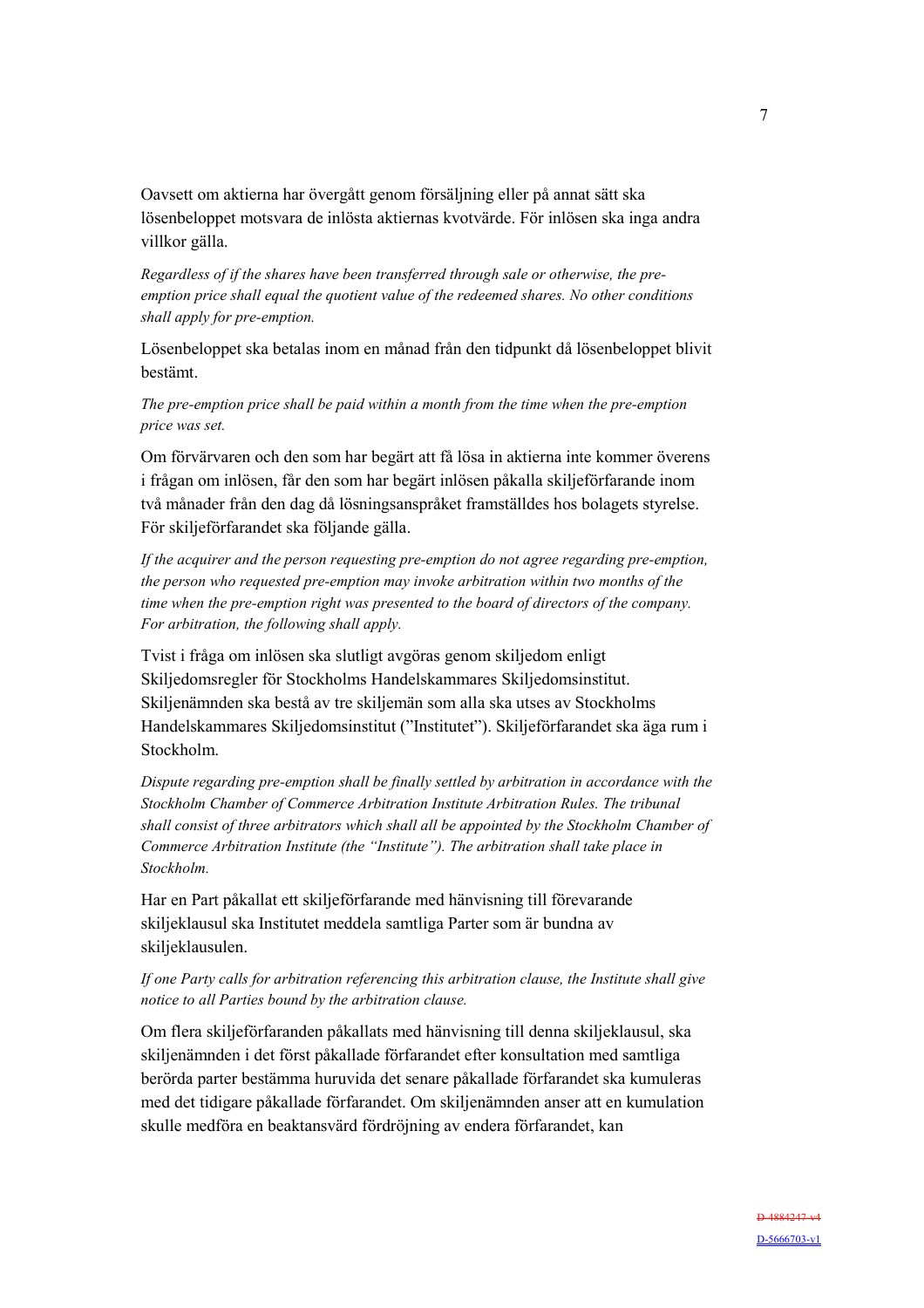skiljenämnden bestämma att skiljeförfarandena ska handläggas var för sig. Om två eller flera skiljeförfaranden kumulerats kan skiljenämnden efter konsultation med samtliga berörda parter bestämma att ett eller flera skiljeförfaranden ska handläggas separat.

*If several arbitration proceedings are called referencing this arbitration clause, the tribunal shall in the proceedings that are called first, after consulting all affected parties, decide whether proceedings which were called later are to be combined with the proceedings which were called earlier. If the tribunal deems that a combination would cause a significant delay of either proceeding, the tribunal can decide that the proceedings shall be handled separately. If two or more arbitration proceedings are combined, the tribunal can, after consulting with all affected parties, decide that one or more of the proceedings shall be handled separately.* 

Skiljeförfarande som påkallats med hänvisning till denna skiljeklausul omfattas av sekretess. Sekretessen omfattar all information som framkommer under förfarandet liksom beslut eller skiljedom som meddelas i anledning av förfarandet. Information som omfattas av sekretess får inte i någon form vidarebefordras till tredje person utan samtliga parters skriftliga samtycke. Part ska emellertid inte vara förhindrad att vidarebefordra sådan information för att på bästa sätt tillvarata sin rätt med anledning av tvisten eller om part enligt författning, föreskrift, myndighetsbeslut, börskontrakt eller motsvarande är skyldig att lämna sådan information.

*Arbitration proceedings called referencing this arbitration clause are covered by confidentiality. The confidentiality encompasses all information which emerges during the proceedings, as well as decisions or arbitration awards which are issued relating to the proceedings. The information encompassed by confidentiality is not to be forwarded, in any form, to a third party without the written consent of all parties. Parties are, however, not limited in forwarding such information to, in the best possible way, exercise their rights in connection with the dispute or if a party, according to legislation, regulation, government decision, securities exchange contract or equivalent, is required to disclose such information.* 

#### **§ 13 16 Insamling av fullmakter och poströstning**

Styrelsen får samla in fullmakter i enlighet med förfarandet i 7 kap. 4 § andra stycket i aktiebolagslagen.

*The board of directors may collect powers of attorney in accordance with the procedure set out in Chapter 7, Section 4 second paragraph of the Swedish Companies Act.* 

Styrelsen får inför bolagsstämma besluta att aktieägare kan utöva sin rösträtt per post.

*Prior to general meetings, the board of directors may decide that shareholders may exercise their voting rights through postal voting.*